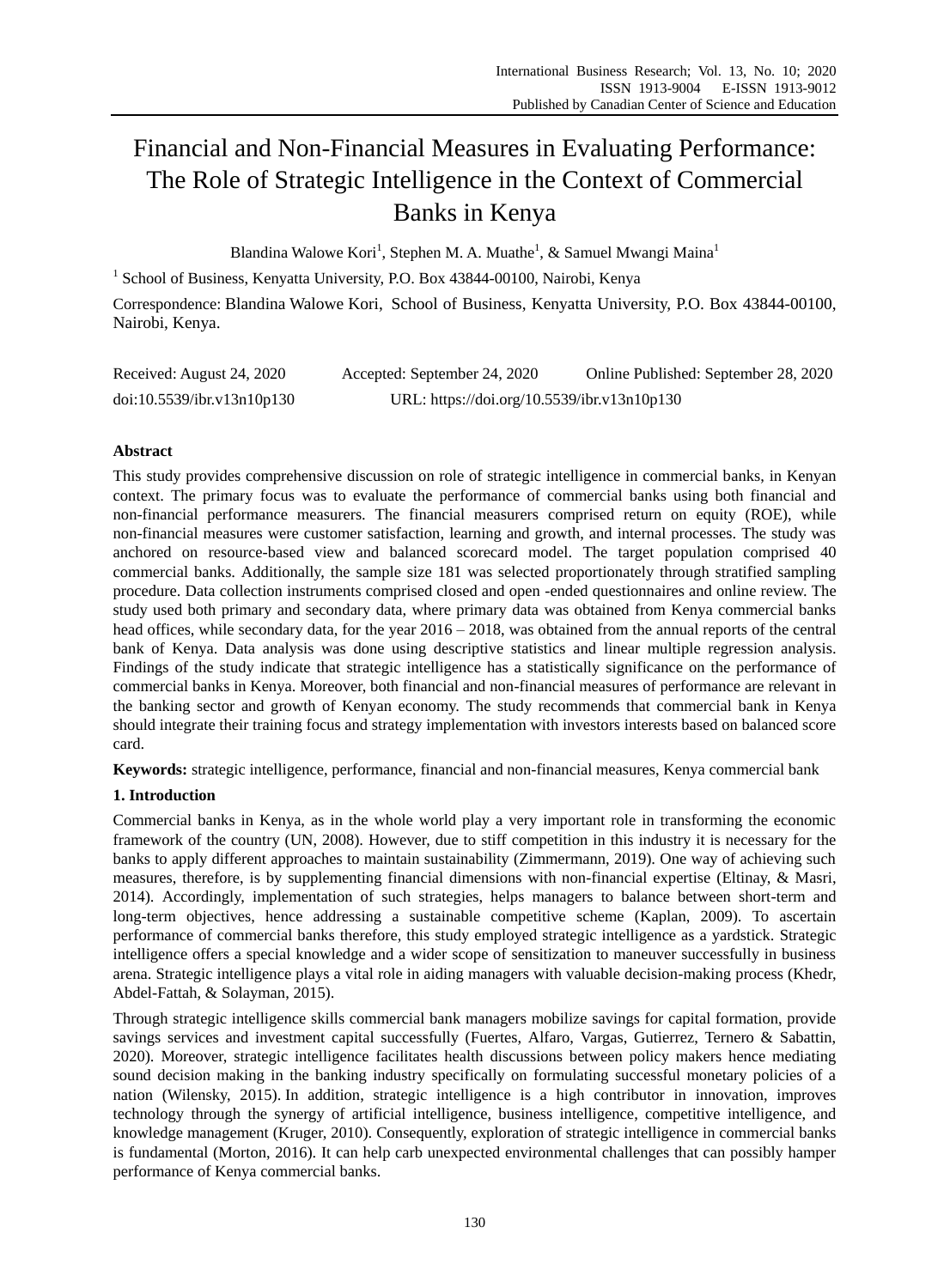Performance is understood as an achievement or an outcome of achieved goal or behaviour outcome (Gaudreau & Braaten, 2016). Accordingly, performance is both behavioural and results or goal attainment oriented (Waheed, Abbas, & Malik, 2018). Most of the time it happens, as an impact of repeated activity and it is linked to a successful process that is quantified in order to ascertain the level of attainment. Consequently, in a business setup, performance involves input and output of the resources whereby, whether the outcome is positive or negative, the recipient of the results makes the final judgment concerning the performance (Van, & Shafagatova, 2016). Different concepts, therefore, links performance to the organisation achieved objectives (Sihag, & Rijsdijk, 2019) In essence, the concept of performance robotically, involves an activity of benefit, value, or a worthwhile accomplishment. In other words, where there is efficiency, effectiveness, quality, or quantity, this is performance (OECD, 2015; Nenadal, 2016). In this study performance is linked to Kenya commercial banks on returns on equity (ROE), customer satisfaction, process and learning and growth.

Organisations use different models to measure performance such as statistical process control, workflow-based monitoring, or process performance measurement systems (Van & Shafagatova, 2016). Some of the models used to measure performance are the Kaplan balanced scorecard, [Keegan'](http://www.referenceforbusiness.com/knowledge/Keegan.html)s performance matrix and or the [Fitzgerald's](http://www.referenceforbusiness.com/knowledge/FitzGerald_dynasty.html) framework of results and determinants (Neely, Mills, Platts, Richards, Gregory, Bourne, & Kennerley, 2000;Van Looy & Shafagatova, 2016). Keegan's performance matrix bears both internal and external aspects of business performance (Bititci, 2016). However, the model is criticized for lack of structure and that it is shallow lacking necessary details, thus fails to make links between different business dimensions more explicit (Striteska & Spickova, 2012).

On other hand, [Fitzgerald's](http://www.referenceforbusiness.com/knowledge/FitzGerald_dynasty.html) matrix encompasses service quality, flexibility, resource utilisation and innovation, which are referred to as leading indicators. However, the indicators ignore customer resourcefulness in performance. It also comprises too many different tools, making it ambiguous, and hence fails to provide a clear process for developing performance model (Striteska & Spickova, 2012; Bititci, 2016). The most common used measure is the Kaplan's balanced scorecard (BSC) (Olsen, 2011). Accordingly, Kaplan's viewpoints are that a good measurement for performance should capture not only financial data but also the nonfinancial information to adequately evaluate organisation performance (Kaplan, 2009).

Some organisation prefer using financial performance measures to present their business status since they give a short-term overview on the projected outcome in a short period time (Mashovic, 2018). Moreover, financial measurers provide adequate basis for understanding the financial position of a firm, hence regarded as best quantitative measures for evaluating business organisations' performance (Bogićević, Domanović, & Krstić, 2016). The return on equity (ROE) is an important measurement of performance in this paper since it is an expression of a company's net income in a given period of time. The measure reflects the value of shareholders' returns and explains company's market value and effectiveness (Norman, 2017). Additionally, ROE provides the rate of return on their investment as opposed to return on assets (ROA) or return on capital employed (ROCE) and also it is comparable against cost of equity (COE) (Kabajeh, Al Nuaimat & Dahmash, 2012; Pennacchi & Santos, 2018). However, the weak side of short-range financial measurers is that, managers are likely to ignore or reject a positive NPV investment that have negative impact in the initial stages of evaluation, but which would have a high pay off in the later period (Mashovic, 2018).

On other hand, non-financial measures are incorporated in this paper since they play a big role during the formulation of long-term organisation strategies for customer satisfaction. Customer satisfaction is a strategic advantage and an inimitable firm resource (Mittal & Frennea, 2010), while continuous learning is a source of knowledge acquisition, distribution, information interpretation and organisation memory (Namada, 2018). On other hand review of internal processes provide continual evidence about the validity of the assumed firm's strategies (Kaplan & Norton, 2005). In this case therefore, non-financial measures are valuable measures since they determine the future of the firm (Looy & Shafagatova, 2016). In other words, commercial banks in Kenya can benefit a lot from understanding and using their lead indicator strength found in nonfinancial metrics (OConnell, & OSullivan, 2016). Intelligent integration of the financial and nonfinancial measurer is considered as a way to improve the performance of commercial banks in Kenya whose performance deteriorated due to closure of some banks between 2016 and 2018 (CBK, 2018). Accordingly, the average net interest margin declined from 8.96% in 2016, 8.4% 2017 and 7.9% 2018. This was caused by the drop-in capital adequacy and fall in asset quality in the year 2017 (CBK, 2018). The drop-in capital for one commercial bank affects the whole economic standing of a nation (Ekinci & Poyraz, 2019). This implies therefore that, commercial banks in Kenya must intelligently focus on improving state of the economy without fail.

Strategic intelligence is the provision of information about targets of concern, action taking and intelligently focusing on better future (Marín, 2015; Bang, 2017). According to Fernández-Villacañas Marín (2015) strategic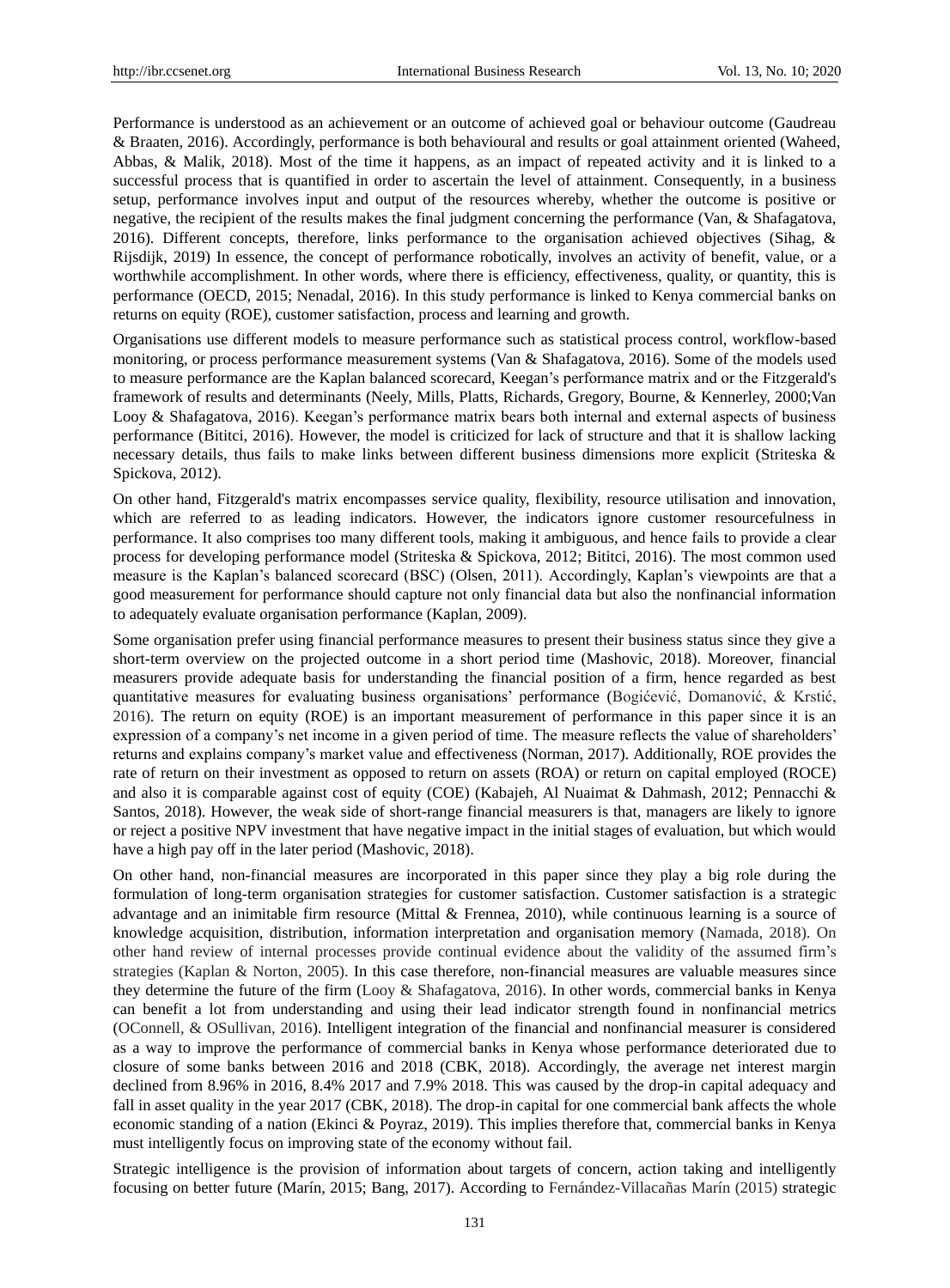intelligence is the basis of organisational intelligence, thus it has a close relationship with the dynamism of the business organizations such as banking industry. Levine, Bernard, and Nagel (2017) states that strategic intelligence is an administrative prototype and that it provides different instructive optics on how management works in general. Thus, failure to address intelligence agencies as of part organisation's needs, leads to operations lacuna both in competitive business arena and organisation performance. Though, it appears as an abstract phenomenon in minds of the top-level managers, it is a cognitive map of a social reality which enacts inter-subjectively, and stalwartly used as source of expedient business information (Abbaspour, Amirkhani, Ezzat & Hozori 2018).

Through strategic intelligence managers formulates viable strategies, policies, business strategic plans and operations (Kruger, 2010). The managers intelligently generate data pool within organisations, and skillfully store, retrieve, and evaluate relevant and reliable data for various use (Kumaresan & Liberona, 2013). Another aspect of strategic intelligence is the reporting procedure and the integration of the data for sound decision making (Twum & Amoako, 2014). Further, strategic intelligence facilitates accurate forecasting of important events, correctly relate the uncertainties essential in such forecasts, while effectively sharing those probabilistic predictions to stakeholders (Mandel, & Barnes, 2014). Intelligence strategist are also analysts since, they deal with highly ambiguous situation on the basses of processed information, but also scans and illuminate the unknown and less significant (Xu & Kaye, 2007).

Accordingly, there are reasons why organisations choose to increase intelligence; one being for need of collective assemblage of value-added benefits derived from organisation's intangible assets (Liebowitz, 2006). This may involve proper searching for, selecting, processing interpreting the organisational intelligence, and finally come up with sound decision-making (Dhami, Mandel, Mellers & Tetlock, 2015). In banking industry high rate of competition is evident and pose threats to growth and sustainability, thus proper environmental scanning and sound decision making is absolutely necessary (Ahmed & Runggcharoenkitkul, 2014). Commercial banks need strategic intelligence for accurate implementation of set objectives and goals, since it provides good data governance policy to top-level management team. On other hand the operation level may need intelligence in order to properly leverage all that it entails for business success and transform data into actionable insights and decision making (Silas, 2013). Knowledge gained from both levels, therefore, helps the commercial banks to properly analyse its economic status and position, provide commercial and economic security and finally invest in compliance and monitoring efforts.

## **2. Review of Literature**

#### *2.1 Theoretical Review*

This study was anchored on the Penrose's' (1959) theory of resources-based view (RBV) for organisation growth (Kor, & Mahoney, 2004). Accordingly, Penrose view was that resources are evolutionary and cumulative process of learning, such that the more the firm advances in learning, the more the growth and expansion due to its supernormal returns (Pitelis, 2004). This implies that resources possessed in a firm are the bases for the firm performance and its sustainability (Andersén, 2011). Moreover, they are a source of competitive edge and excellent positioning of the firm (Das & Teng, 2000). RBV is mainly associated with firm's internal processes heterogeneity schemes for competitiveness (Almarri & Gardiner, 2014). Barney (2001) suggests that an apt RBV should possess attributes such as viability, rare, inimitable, and non-substitutable (VRIN). The main aspects that Barney brings forth in RBV attributes is that resources should be profitable hence they should take a form of economic regard and an expected future income. This phenomenon has been tested in different forms of studies, both in meta-analysis and empirical scenario such as in banking sector (Timothy, 2010; Nason, & Wiklund 2018). However, the theory has been criticized in that RBV fails to consider factors surrounding the resource, in a way that the concept assumes that resources simply exists without keenly trying to find out how key capabilities are acquired or developed (Essays, 2018). Accordingly, the market is continuously changing, hence the managers keep on reconfiguring, integrating, and building the internal environment, such that the RBV cannot stand alone, hence it is extended to dynamic capabilities theory (Gomes & Romão, 2013).

The concept of dynamic capabilities (DC) is regarded as an aptitude of the organisation to practice integration (Teece, Pisano & Shuen, 1997). Further, Teece *et al.,* (1997) uphold that dynamic capabilities are imperative in firm growth because they build and reconfigure internal and external competences. Accordingly, the authors espouse that dynamic capabilities are competences that can be distinguished from operational proficiencies in that, they provide the firms with capacity to create, extend and or modify its resources (Teece, Pisano & Shuen, 1997). The theory assumes that core competencies should be used to modify short-term competitive positions and enable the firm to build longer-term competitive advantage (Faiz, 2007). This is typically the role of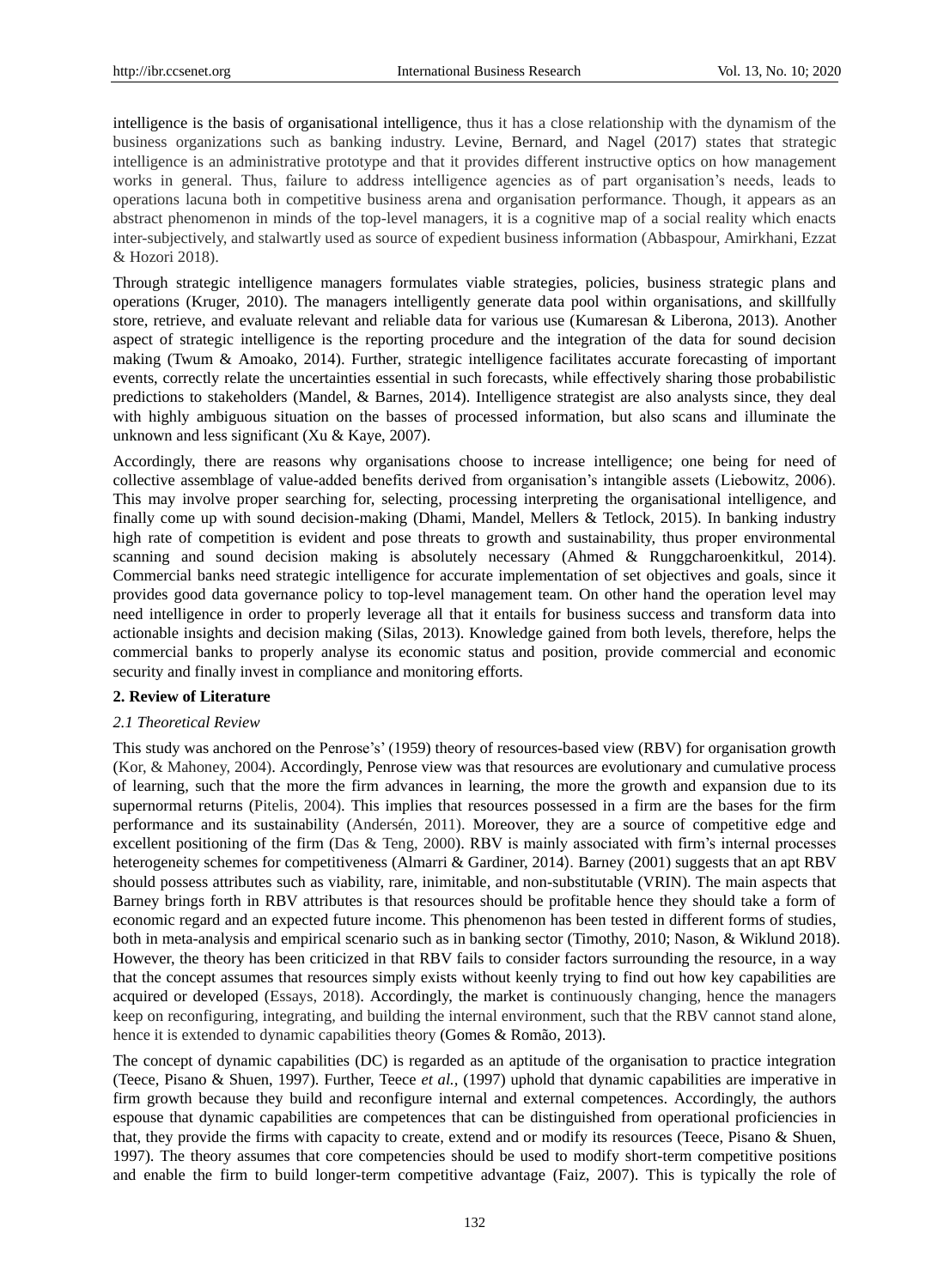financial and nonfinancial measures. Financial measurers show a short-term performance picture to its shareholders while internal processes activate managers initiative for competitions, and customer perspective sharpens the mangers focus on the most important people (the customer), who enhance learning and growth. The energy of dynamic capabilities spars across the business because of the fuel that comes from organisation strategic intelligence. Strategic intelligence develops context, knowledge and understanding of the changing environment.

The concept of strategic intelligence was pioneered by the classical scholars in the United States in 1947 (2010). Strategic intelligence concept evolution took four phases starting from second world war time, second phase concentrated on the analysis which assisted policy makers with facts hence making informed decisions, third phase improved the previous two phase's deficiency through scientific advances and development of technologies and the fourth phase started when terror globally began to shake the world from 1997 (Poteat, 2011). Theory is classified in three categories including strategic intelligence, tactical intelligence and operational intelligence, and the main focus is on broad issues which impact strategy such as national economics or global economics among others (Westerfield, 2001).

Theory associated with strategic intelligence are the theories of power which Max Weber defines as the ability to achieve goals, control activities, events, or resources, to make things happen despite the obstacles, resistance, or opposition. Accordingly, Weber maintains that power is derived from three domains: traditional, charismatic, and legal or rational (Gingrich, 2007). This study is anchored on charismatic authority domain which according to Weber the person with such ability can easily influence directions. Moreover, where power flows freely, from a social system's hub, has potential to coordinate human activities and resources to achieve the desired goals (Turner, 2005). This notion is found in military setting. However, though strategic intelligence concept begun as a "military" strategy, it has been adapted profoundly in business scenery and domains, such that it equips strategists with intrinsic power to collect, process, analyze and disseminate intelligence and solve related business problems (Străin, 2013). Consequently, it is meant to reduce the levels of uncertainty by inaugural business opportunities that could possibly lead to profits maximization. This, therefore, affirms that strategic intelligence involves power and its heuristic value before entity positioning, exploiting and finally bringing it to shape and competitiveness (Gill, 2010; Mar *n*, 2015).

Some objectives of strategic intelligence are to identify points of opportunities, attainment of comparative advantage, and maximize performance of individual organisations (Treverton, Jones, Boraz & Lipscy, 2006). In many scenarios, strategic intelligence is used to create business grand strategy (Heidenrich, 2007) This implies that it enhances planning, it is also a market intelligence because it is a systematic and continuous intelligence process and it is customers perspective. This then informs that strategic intelligence concept is a primacy of value creation for a stakeholder. Moreover, strategic intelligence is described as a strategic policy making tool, actions based, process, or information protector and a participatory decision-making instrument (Clar & Acheson, 2008). The strength of application of the strategic making tool is its inclusivity of all stakeholders (Clar & Acheson, 2008). Freeman, author of stakeholder theory, between 1980 and 1983, affirms that there are high benefits to firms that give priority to its stakeholders needs, since it is through stakeholders that they maximize profits hence gaining high returns on equity (ROE) (Freeman, Harrison, Parmar, Wicks & Colle, 2010; Masharsky, 2014; Abdallah, 2015).

Strategic intelligence is associated with surveillance activities for security purposes; hence the executions are confidentially conducted (Gill, 2010). Intelligence, therefore, is knowledge management. Accordingly, AlSuwaidan and Zemirli (2015) affirms that knowledge management depicts an intelligent behaviour and adroit in competition. Another concept associated with strategic intelligence is the Kaplan's balanced scorecard which dates back in 1950s (Kaplan, 2009). Balanced scorecard model is both a financial and non-financial prototypical idea. According to Alnoukari, Razouk, & Hanano (2016) management are more interested on financial measurements and that they are used to evaluate company position in the market. The main idea for Kaplans model was basically to address both short and long-term performance strategies of a business. Coalescing strategic intelligence with balanced scorecard, therefore, provides a business with an information hub. Furthermore, an implementation of the same defines a strategic map to the firm and an environmental scanning avenue. For example, business processes outputs are associated with business objectives, aligned with organization's strategy and enhanced by learning and growth measurements. Hence combine with customer perspective measurements, this portrays a company's image (Alnoukari, Razouk, & Hanano, 2016).

Malgwi and Dahiru (2014) argue that the more an organisation is able to answer questions on how they can attract and retain more investors, the more the chances of superior performance. Balanced scorecard is commercial but also customer perspective and learning and growth, which are the non-financial measurers of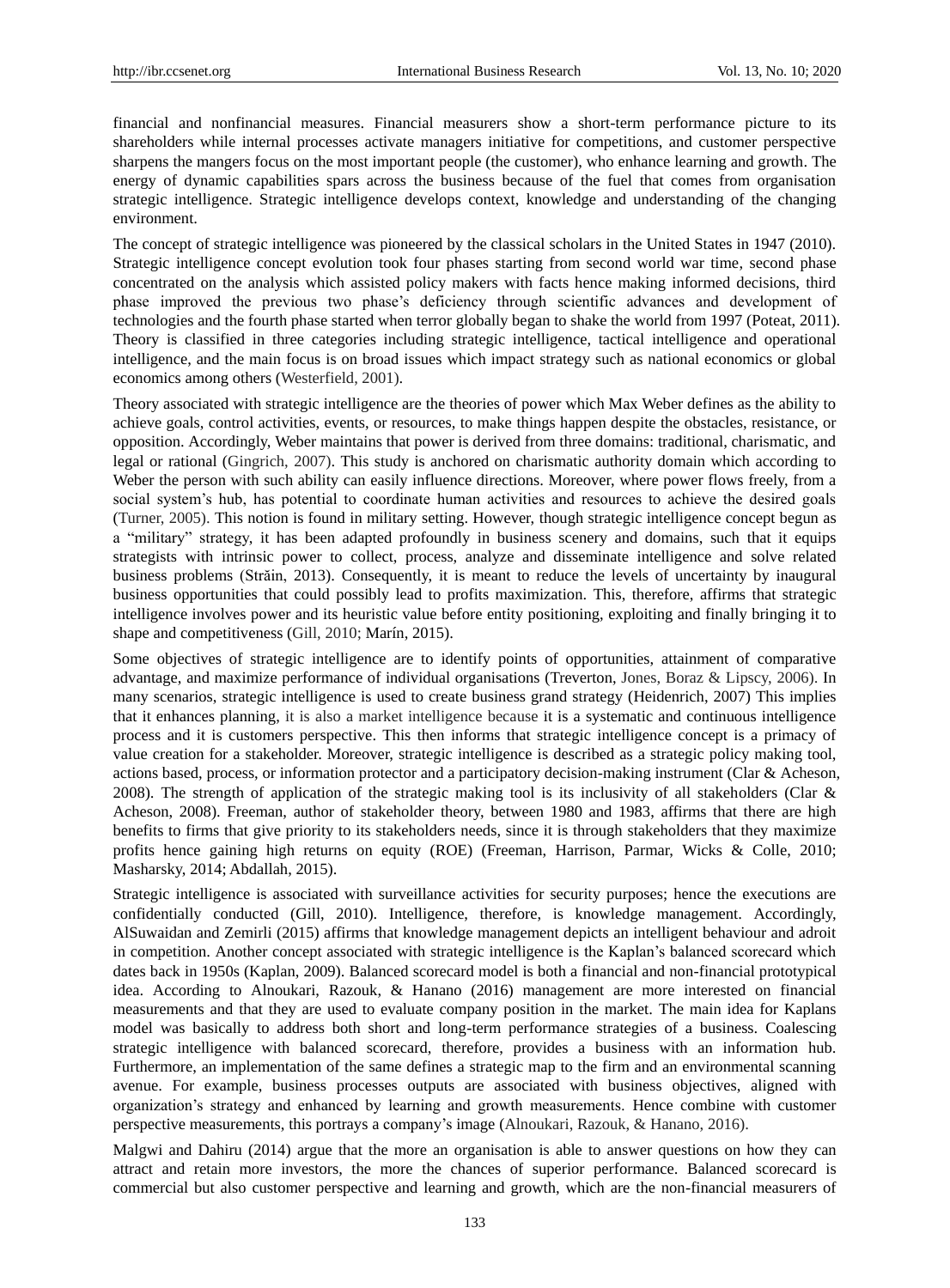this study. As such, strategic intelligence is a foresight, strategic warning, learning process, creative making tacit knowledge explicitly, evaluating technology, facilitating process, and linking them with decision-making (Kuosa, 2014; Schmidt, 2015).

# *2.2 Empirical Review*

The banking sector in Kenya comprise of the Central Bank of Kenya (CBK), commercial banks, and other banking institutions and foreign exchange bureaus. The sector operates under the guidelines of the Kenyan Constitution Act no. 488 for banking, and the Central Bank of Act 491 (Momanyi, 2018). The total number of operating commercial banks in Kenya stands at fourty (40), excluding the banks under statutory management and on receivership, between 2015 -2018 (CBK, 2018). Based on the data from 2016, records indicated commercial banks in Kenya registered higher profitability by 24.6% on average. This was the year when a law on capping interest rate was passed (Chironga, Cunhaand & DeGrandis, 2018).

However, despite the positive indicators, commercial banks average net interest margin declined from 8.96% in 2016, 8.4% 2017 and 7.9% 2018. This was caused by the drop-in capital adequacy and fall in asset quality in the year 2017 (CBK, 2018). The drop-in capital for one commercial bank affects the whole economic standing of a nation (Ekinci & Poyraz, 2019). This, therefore, disrupts the current country's vision 2030 which aim to create a globally competitive and prosperous country with a high quality of life.

Studies indicated that strategic intelligence practices can lead to greater profitability in Kenyan banking industry (Mugo, Wanjau, & Ayodo, 2012). Strategic intelligence is a fundamental information provider, and best tool for decision making (Svensson, Pellissier, R., & Kruger, 2011). It is formed from a combined synergy of business intelligence, competitive intelligence, and knowledge management. The concept can be amalgamated with Kenyan vision 2030 which aims to transform the country to a middle-income and provide its citizens with high quality of life (Mwenzwa & Misati, 2014). Accordingly, the vison 2030 economic pillar is fused with the *Third Medium Term Plan (MTP-III) (2018-2022) The Big Four*" agenda on the focus to make Kenyan banking industry a strong global competitive financial sector (Team, Perrault, Kilo, & Hettinger, 2013; Odhiambo, 2013;). This also would have a positive effect on the Kenyan economy and life standard of the Kenyan citizen (Ngugi, Gakure, & Mugo, 2012).

A study by Kinyua, Muathe and Kilika (2015) focused on knowledge management and performance, while Musau, Muathe and Mwangi (2018) focused on financial inclusion and commercial banks stability. On other hand Mutuku, Muathe and James (2019) based their focus on e-commerce capabilities and performance of commercial banks in Kenya. However, these studies ignored the quintessence of strategic intelligence in commercial banks performance. Moreover, Musau *et al* (2018) and Mutuku *et al.* (2019), used secondary data which is subject to generalization, deleted data such as the confounding variables or outdated information (Cheng & Phillips, 2014). On other hand Kinyua *et al.* (2015) measured performance using non-financial data and ignored the financial measures. However, a good measure of performance should contain both financial and non-financial measures (Kaplan 2005). The current study used both primary and secondary data and measured the performance of commercial banks using both financial and non-financial measurements.

Due to the argent need for improvement on performance of banking sector, and competitive strategies to boost the Kenyan economy (Ngugi, Gakure & Mugo 2012; CBK, 2017) therefore, the current research was necessary. The study investigated the role of strategic intelligence in the context of commercial banks in Kenya. The study, thus, tested the following hypotheses:

H01: Strategic Intelligence has no significance effect on financial performance of commercial banks in Kenya

H02: Strategic Intelligence has no significance effect on non-financial Performance of commercial banks in Kenya.

## **3. Research Methodology**

This study adopted two designs: a cross-sectional descriptive survey and explanatory research design. According to Morse and Niehaus (2009) the use of two or more methods in a study is referred to as a multimethod approach. Multiple methods provide a wider spectrum for more informed data interpretation and conclusion as compared to a single research design (Johnson, Onwuegbuzie & Turner, 2007). The method is integrative, hence provides strategies to link between qualitative and quantitative projects, thus forming components of one research programme (Seawright, 2016). Consequently, the study used both cross sectional descriptive survey and exploratory research design. Descriptive design was appropriate because it generates both qualitative and quantitative data through research questions (Koh & Owen, 2000), while explanatory research design identifies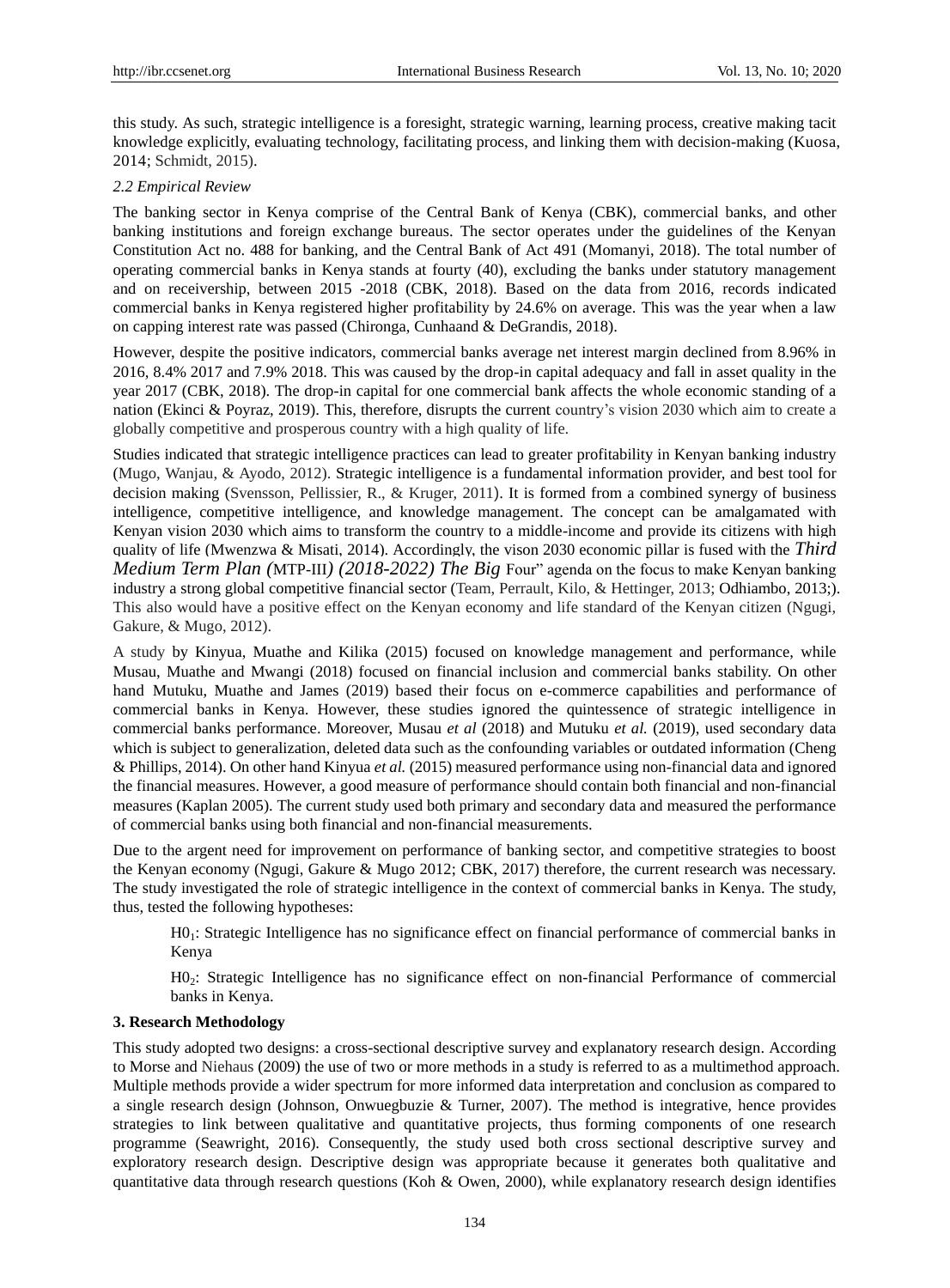the cause and effect, hence linking between the independent and dependent variables that pertain the research problem.

The target population for this study comprised 40 commercial banks in Kenya categorized as large, medium, and small size based on the market share. Accordingly, this was the entire population of the banks in Kenya as at  $31<sup>st</sup>$ December 2018 (CBK, 2018). The sample size was 181respondents obtained through proportional sampling technique, using a ratio of 0.15 at 95 percent level of certainty from a Krejcie and Morgan's table for determining sample size (Krejcie & Morgan, 1970). The unit of analysis, from which the census was conducted was 40 commercial banks, while the unit of observation were the managerial team in various functional areas from each bank. The sampling procedure followed the following steps: First the key functional areas relevant to this study in each bank, such as finance department, strategic management department, marketing and communication department as well as the information technology and operations departments were sampled.

Secondly, proportionate stratified random sampling technique was conducted to get the required sample size from each department to ensure representativeness. Simple random sampling technique was used to ensure that every member of the sampled department had a known and equal chance of being selected (West, 2016). The management team from each bank provided the sample size. Thus, the large banks provided a total of 41 respondents, medium banks provided 45 respondents while small banks provided 95, forming a total of 181 respondent. Data collection instruments were questionnaires for empirical data and document review source for secondary data.

Empirical model for performance variable comprised both financial and non-financial measurers in separate models. The financial measures were Return on Equity (ROE), while non-financial measures were abbreviated as (NFP). which was an aggregated mean of the Likert scale constructs. The models indicated below were used.

Where: -

**ROE** = Financial Performance

**NFP** = Non-Financial Performance

**β0, β1, β2&β3=**beta coefficient

**BI** = Business Intelligence

**CI** = Competitive Intelligence

**KM =** Knowledge management

**ε**=Error Term

# **4. Findings and Discussion**

The presentation of the results includes the descriptive statistics, model summary and multiple regression analysis. Table1 presents the information on non-financial measures provided by respondents through a five-point Likert scale to measure the extent agreement with the suggested statements.

|                                                                                 | Mea  | <b>Standard</b>  |
|---------------------------------------------------------------------------------|------|------------------|
| <b>Descriptions</b>                                                             | n    | <b>Deviation</b> |
| Assess customer satisfaction and customer complaints.                           | 3.22 | 1.46             |
| Enables banks to assess sales of new products                                   | 3.24 | 1.43             |
| Enables banks to observe services levels and delivery.                          | 3.27 | 1.47             |
| Enables banks to observe customer lost or won                                   | 3.28 | 1.44             |
| Enables banks to assess brand awareness,                                        | 3.28 | 1.46             |
| Helps banks to observe employee empowerment and motivation through training and | 3.56 | 1.37             |
| development.                                                                    |      |                  |
| Helps banks to observe information systems capabilities.                        | 3.59 | 1.46             |
| Helps banks to produce goods/services in the most effective and efficiency way. | 3.76 | 1.50             |
| Captures new markets with speed as they arise.                                  | 3.80 | 1.50             |
| Helps banks to observe employee capabilities for more innovations.              | 3.81 | 1.51             |
| Enhance innovation                                                              | 3.83 | 1.56             |
| <b>Aggregate Mean Score and Standard Deviation</b>                              | 3.51 | 1.47             |

Table 1. Non-Financial Performance Measures (NFP)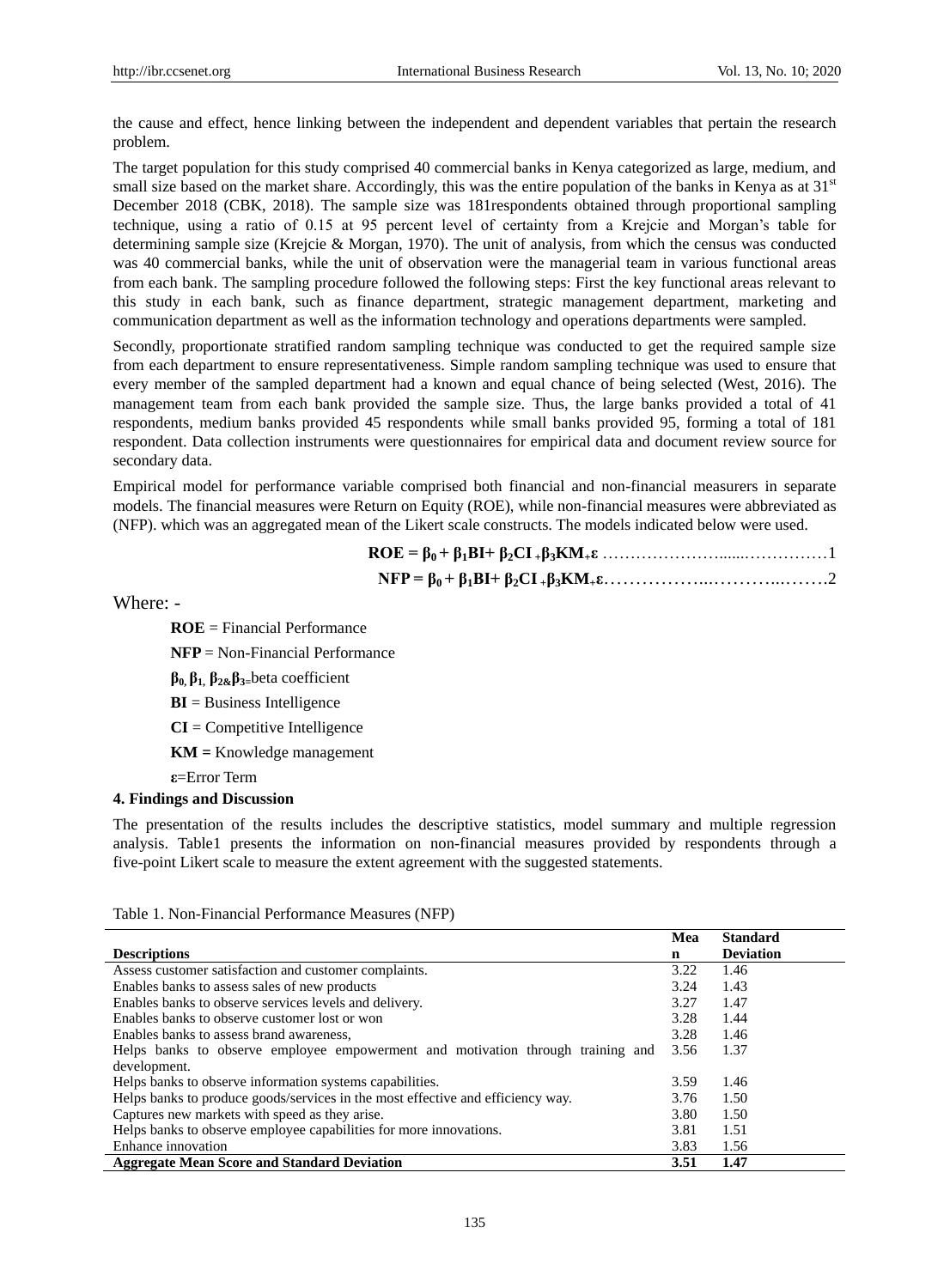From table 1 therefore, results indicate that, on average non-financial measures contributed to the performance of Kenya commercial banks to a moderate extent with mean score of 3.51 and standard deviation of 1.47. These results were in line with the findings of Lucianetti, Battista & Koufteros (2019). In essence, Non-financial measures help to improve and translate the organisational strategy as such enhancing internal communication among employees. Non-financial measures are customer cautious, hence provides satisfaction and a keenly handles customer complaints as they arise. This helps the banks to observe losing customer and retain the customer won. Moreover, findings indicate that through non-financial metrics banks can easily assess sales of new products, observe services levels and deliveries, observe efficiency and effectiveness and vigorously work on innovation and inventions. This lessens commercial banks risk and efforts on implementing strategies for new market entry, penetration, development, and diversification as coined by Ansoff in 1957 Meldrum, and McDonald (1995).

The financial performance of commercial banks was also captured through return on equity (ROE). Return on equity ratio measures the amount of a corporation's income returned as shareholder's equity; thus, it shows efficiency, profitability and how effective the management uses investors' money (Kijewska, 2016). ROE is a short-run predictor of both bank standalone ratting (BSRs) and systematic risk in time of crisis (Moussu, Petit-Romec, 2017). It was a relevant measure for performance in Kenya commercial banks, since the banking sector has a government deposit insurance fund that covers depositors against losses (Kenya Deposit Insurance Act, 2012). Moreover, stock market investors focus on ROE which is normally reflected on the book value and also a center of attraction to investors (Pennacchi & Santos, 2018).



Figure 1. Trends in Financial Performance

The ROE of the commercial banks was captured on a time period spanning 3 years between the year 2016, 2017 and 2018. The trends of financial performance were established as indicated on figure 1. These trends were established based on mean annual ROE for all the commercial banks. Accordingly, in the year ended 31<sup>st</sup> December 2016 average ROE (M=10.39), in year ended 31<sup>st</sup> December year 2017 average ROE (M=1.98) and in year ended 31<sup>st</sup> December 2018 average R0E ended 31<sup>st</sup> December (M=7.61) (CBK, 2016-2018). Figure 1 shows the unstable average figures of ROE in the Kenyan commercial banks, which is not a favourable condition in a growing economy. A stable and higher return on equity portrays company's effectives, hence the attractiveness to investors who are source of company's sustainability. As noted, this study was necessary and serves as a wake-up call to bankers in Kenya to enhance strategies that can accelerate the country's economy and achieve a global business competitive strength. Moreover, investors use ROE to assess the market value and growth of banks because of the insurance incentive by the government. This also is a benefit to banks since ROE is earned from the investor's capital which banks should maintain in order to grow earning as they maximize shareholders value (Pennacchi & Santos, 2018).

To establish the effect of strategic intelligence on performance of Commercial banks in Kenya, multivariate regression models were used. Two regression models, for NFP and ROE were established as shown:

> $NFP = \beta_0 + \beta_1 BI + \beta_2 CI + \beta_3 KM_+ \varepsilon$  $ROE = \beta_0 + \beta_1 BI + \beta_2 CI + \beta_3 KM + \epsilon$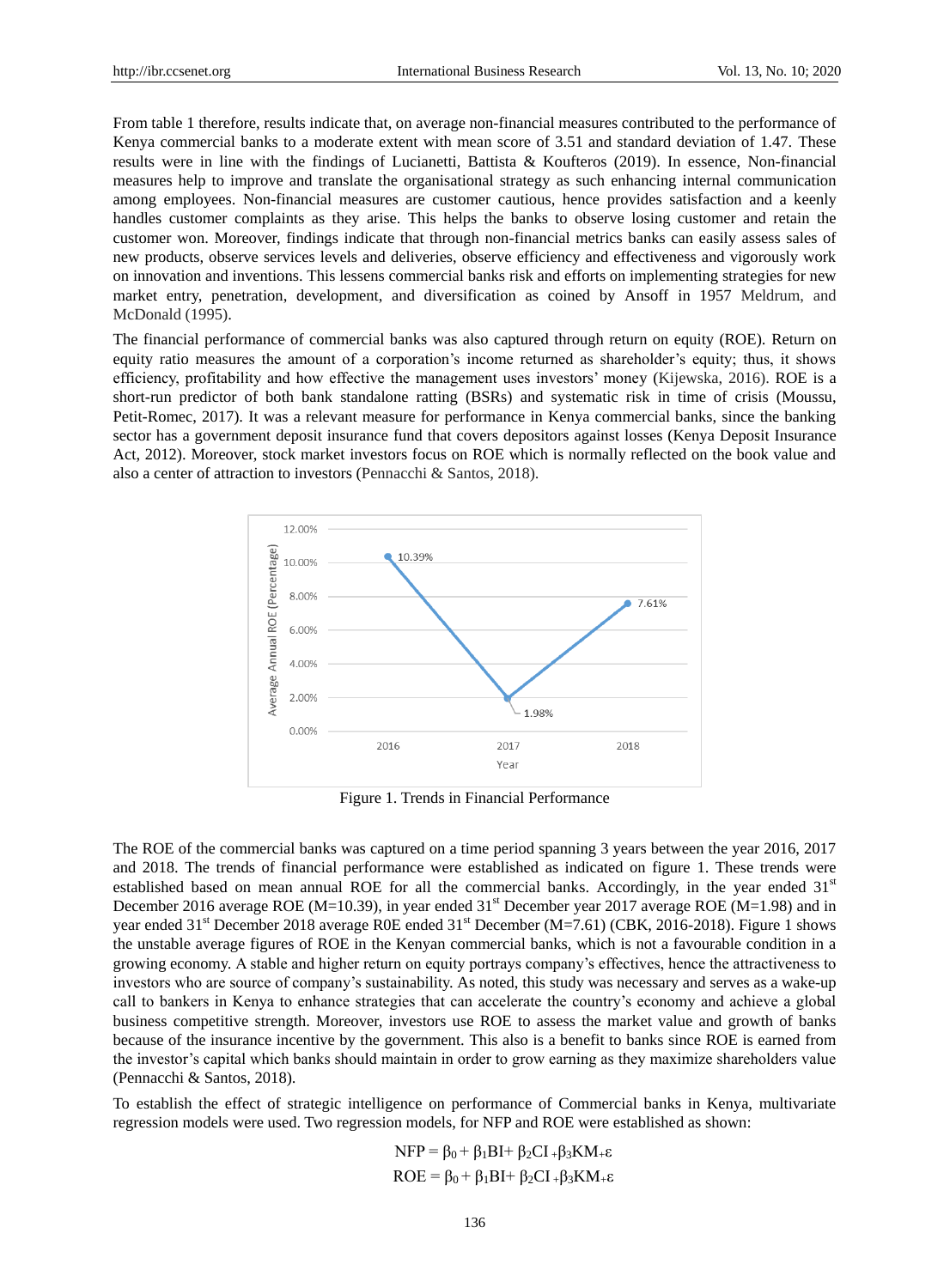|  |  |  |  |  |  |  | The model summary that reveals the coefficients of determination is presented in Table 2. |  |
|--|--|--|--|--|--|--|-------------------------------------------------------------------------------------------|--|
|--|--|--|--|--|--|--|-------------------------------------------------------------------------------------------|--|

| Model      | R<br>R Square                                                                                 |       | <b>Adjusted R Square</b> | <b>Std. Error of the Estimate</b> |  |
|------------|-----------------------------------------------------------------------------------------------|-------|--------------------------|-----------------------------------|--|
| <b>NFP</b> | 0.935                                                                                         | 0.874 | 0.871                    | 0.47551                           |  |
| <b>ROE</b> | 0.876                                                                                         | 0.767 | 0.762                    | 9.140842                          |  |
|            | Predictors: (Constant), Knowledge Management, Competitive Intelligence, Business Intelligence |       |                          |                                   |  |

Table 2. Model Summary

The results in table 2 show an adjusted R-square value of 0.871 for the regression model linking non-financial performance with strategic intelligence, which indicates that there was no overestimation of the model. This means that up to 87.1% of variation in non-financial performance of the commercial banks in Kenya can be explained by the three measures of strategic intelligence.

The results also showed an adjusted R-square value of 0.762 for the regression model linking ROE with strategic intelligence, which indicates that there was no overestimation of the model as well. This implies that up to 76.2% of variation in ROE of the commercial banks in Kenya can be explained by the three measures of strategic intelligence. These findings are consistent with that of a study by Richards, Yeoh, Chong and Popovic (2017) which established that the more the effectiveness of a business intelligence implementation in a firm, the more effective the planning and analytic practices become. The study also demonstrated that business intelligence effectiveness is strongly related to business administration, planning and to measurements of performance. The findings for the ANOVA (Model fitness) are presented in Table 3.

#### Table 3. ANOVA Results

| of<br>Sum                                                                                     |            |                |     |                    |         |      |
|-----------------------------------------------------------------------------------------------|------------|----------------|-----|--------------------|---------|------|
| <b>Model</b>                                                                                  |            | <b>Squares</b> | Df  | <b>Mean Square</b> |         | Sig. |
| <b>NFP</b>                                                                                    | Regression | 213.399        |     | 71.133             | 314.602 | .000 |
|                                                                                               | Residual   | 30.75          | 136 | 0.226              |         |      |
|                                                                                               | Total      | 244.15         | 139 |                    |         |      |
| <b>ROE</b>                                                                                    | Regression | 37337.22       | 3   | 12445.74           | 148.953 | .000 |
|                                                                                               | Residual   | 11363.48       | 136 | 83.555             |         |      |
|                                                                                               | Total      | 48700.69       | 139 |                    |         |      |
| Predictors: (Constant), Knowledge Management, Competitive Intelligence, Business Intelligence |            |                |     |                    |         |      |

The results in Table 3 on the Analysis of Variance indicate that for the regression model linking non-financial performance with strategic intelligence, the F statistic value of 314.602 was significant at 5% level of significance ( $Sig = 0.000$ ). These findings imply that the model linking non-financial performance with strategic intelligence (knowledge management, competitive intelligence, business intelligence) was of good fit and that strategic intelligence contribute significantly to changes in non-financial performance of commercial banks in Kenya. The results of this study are in line with Lorenzetti (2010) in Italian firms. It was also established in Table 3, for the regression model linking financial performance with strategic intelligence, the F statistic value of 148.953 was also significant at 5% level of significance (Sig  $= 0.000$ ). The findings for model coefficients are presented in Table 4.

|  |  |  | Table 4. Regression Model Coefficients |
|--|--|--|----------------------------------------|
|--|--|--|----------------------------------------|

| <b>Model</b> |                          |           | <b>Unstandardized Coefficients</b> |             | <b>Standardized Coefficients</b> |       |  |
|--------------|--------------------------|-----------|------------------------------------|-------------|----------------------------------|-------|--|
|              |                          | B         | <b>Std. Error</b>                  | <b>Beta</b> |                                  | Sig.  |  |
| <b>NFP</b>   | (Constant)               | $-4.055$  | 0.281                              |             | $-14.423$                        | 0.000 |  |
|              | Business Intelligence    | 0.612     | 0.168                              | 0.264       | 3.647                            | 0.000 |  |
|              | Competitive Intelligence | 1.206     | 0.131                              | 0.597       | 9.215                            | 0.000 |  |
|              | Knowledge Management     | 0.183     | 0.091                              | 0.115       | 2.017                            | 0.046 |  |
| <b>ROE</b>   | (Constant)               | $-83.592$ | 5.405                              |             | $-15.466$                        | 0.000 |  |
|              | Business Intelligence    | 8.141     | 3.226                              | 0.248       | 2.524                            | 0.013 |  |
|              | Competitive Intelligence | 5.812     | 2.516                              | 0.204       | 2.310                            | 0.022 |  |
|              | Knowledge Management     | 10.666    | 1.749                              | 0.474       | 6.099                            | 0.000 |  |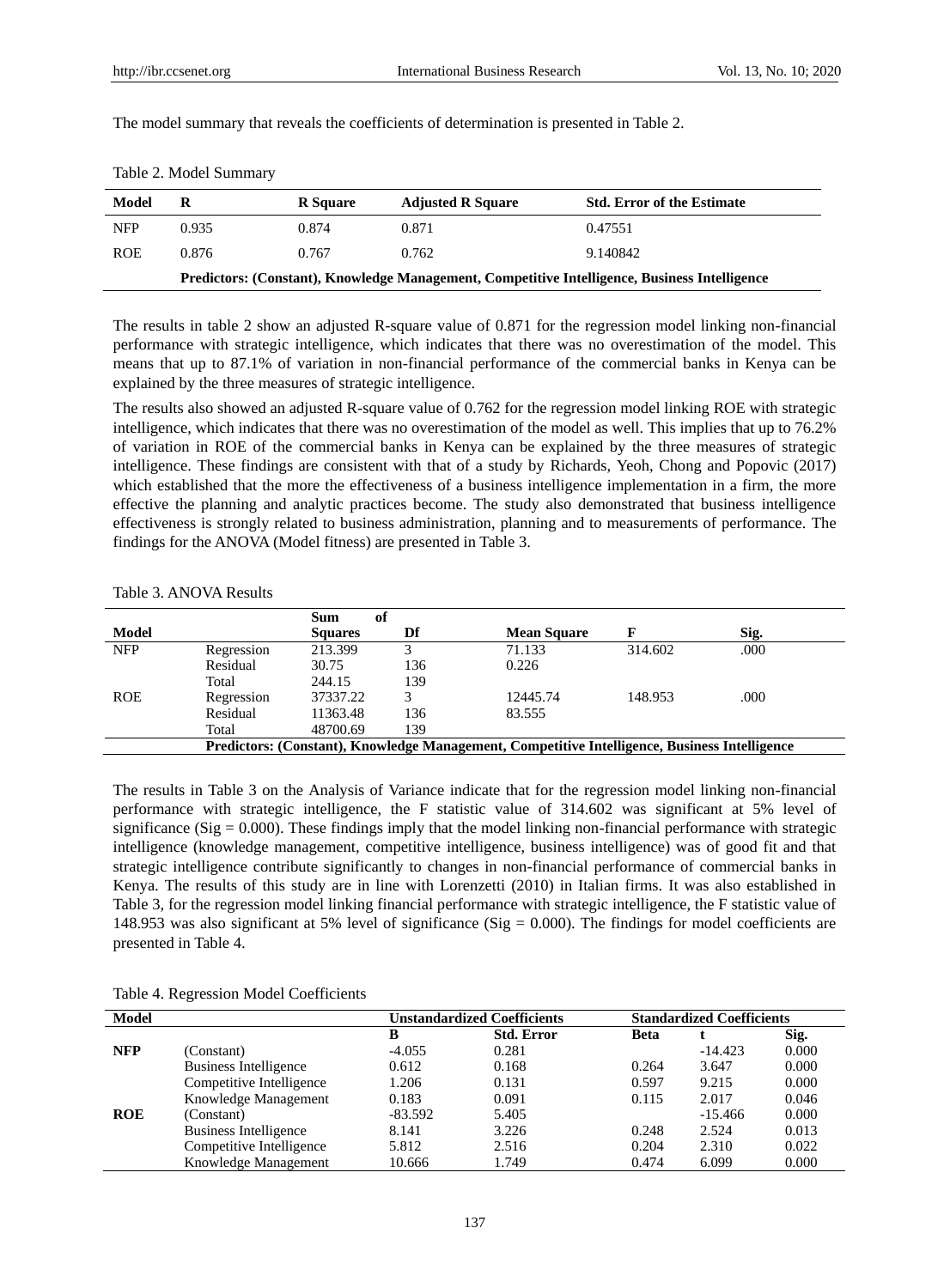Finding in table 4 implies that the model linking financial performance with strategic intelligence was good and fit. In essences, modelling is essential in business setting since it highlights areas that teams or systems need to work on to achieve the organisations' goals and objectives. Models envisions systems in multiple perspectives, hence enabling discovery of causes and effects, reducing systems defects, and finally exploring alternatives. This also helps to improved impacts and possible consequences in case of laxity. From table 4 therefore, the results show that strategic intelligence contributes significantly to changes in financial performance of commercial banks in Kenya. Thus, the implementation of strategic intelligence in commercial banks in Kenya may stimulate systems' power to implement needed change for economic growth. This argument is in line with Levine, Bernard, & Nagel (2017), accordingly, the scholars associates strategic intelligence with cognitive capability to anticipate competitor's behaviour.

#### **5. Conclusion and Policy Recommendation**

# *5.1 Conclusion*

This study investigated the effect of strategic intelligence on the performance of commercial banks in Kenya. The specific objective was to determine the role of strategic intelligence in the context of commercial banks in Kenya. Findings indicate therefore, that strategic intelligence has a statistically significance on the performance of commercial banks in Kenya. Moreover, both financial and non-financial measures of performance are relevant in the banking sector and growth of Kenyan economy. Further, the power found in strategic intelligence is both valuable, rare, inimitable, and non-substitutable, but also dynamic capable for growth, sustainability, and superior performance of the banking industry in Kenya.

#### *5.2 Policy Implications*

Based on the study findings, a set of policy options are recommended for improving performance of commercial banks in Kenya. The study established that strategic intelligence significantly improves performance of commercial banks in Kenya. However, since commercial banks cannot eliminate or prevent uncertainties in a competitive business environment, the study recommends that the corporate level managers of the commercial banks should engage more on improving and development of new business models. Moreover, the commercial banks need better functional forecasting methodologies, training, constructive application of both theories and practice and innovative scientific approaches for testing their strategic intelligence in the market. This implies that commercial bank in Kenya must integrate their training focus and strategy implementation with the intervening variables, focusing on investors interests and other score cards such as Kaplan's balanced score card.

#### *5.3 Limitation and Future Research*

This study sought to investigate the role of strategic intelligence in the context of commercial banks in Kenya. The researcher administered both open and closed ended questionnaires, and an online document review, which provide independent responses and specific data for Kenya commercial banks' ROE for years; 2016, 2017 and 2018, which were regarded as accurate to the expectation of the researcher. Moreover, the researcher conducted a cross-sectional data collection procedure, which was important for current required data. Strategic intelligence was defined through a synergy of business intelligence, competitive intelligence, and knowledge management, leaving out artificial intelligence. Other studies can be carried out and consider the four components of strategic intelligence and include variables such as system thinking, visioning, alliances, foresight, intuition which are part of strategic intelligence soft skills but were not investigated in this study. Since this study was based on banking industry in Kenya, future research can be carried out in different economic sectors to validate these findings.

# **References**

- Abbaspour, A., Amirkhani, A. H., Ezzat, A. A. P., & Hozori, M. J. (2018). Identifying and describing sub-processes in the strategic intelligence process by qualitative content analysis in an inductive way. *Journal of Intelligence Studies in Business, 8*(1), 16-24.
- Acheson, H. (2008). Strategic Policy Intelligence–setting priorities and evaluating impacts–Ireland. *Memeo,*  Retrieved from www.OECD.org/science/inno/41379672.pdf
- Ahmed, F., & Runggcharoenkitkul, P. (2014). Cambodia's banking sector: Are more banks always better. *Cambodia, Entering a New Phase of Growth, Washington, DC: IMF*, 51-61.
- Almarri, K., & Gardiner, P. (2014). Application of resource-based view to project management research: supporters and opponents. *Procedia-Social and Behavioral Sciences*, *119*(7), 437-445.
- Alnoukari, M., Razouk, R., & Hanano, A. (2016). BSC-SI, A framework for integrating strategic intelligence in corporate strategic management. *International Journal of Strategic Information Technology and*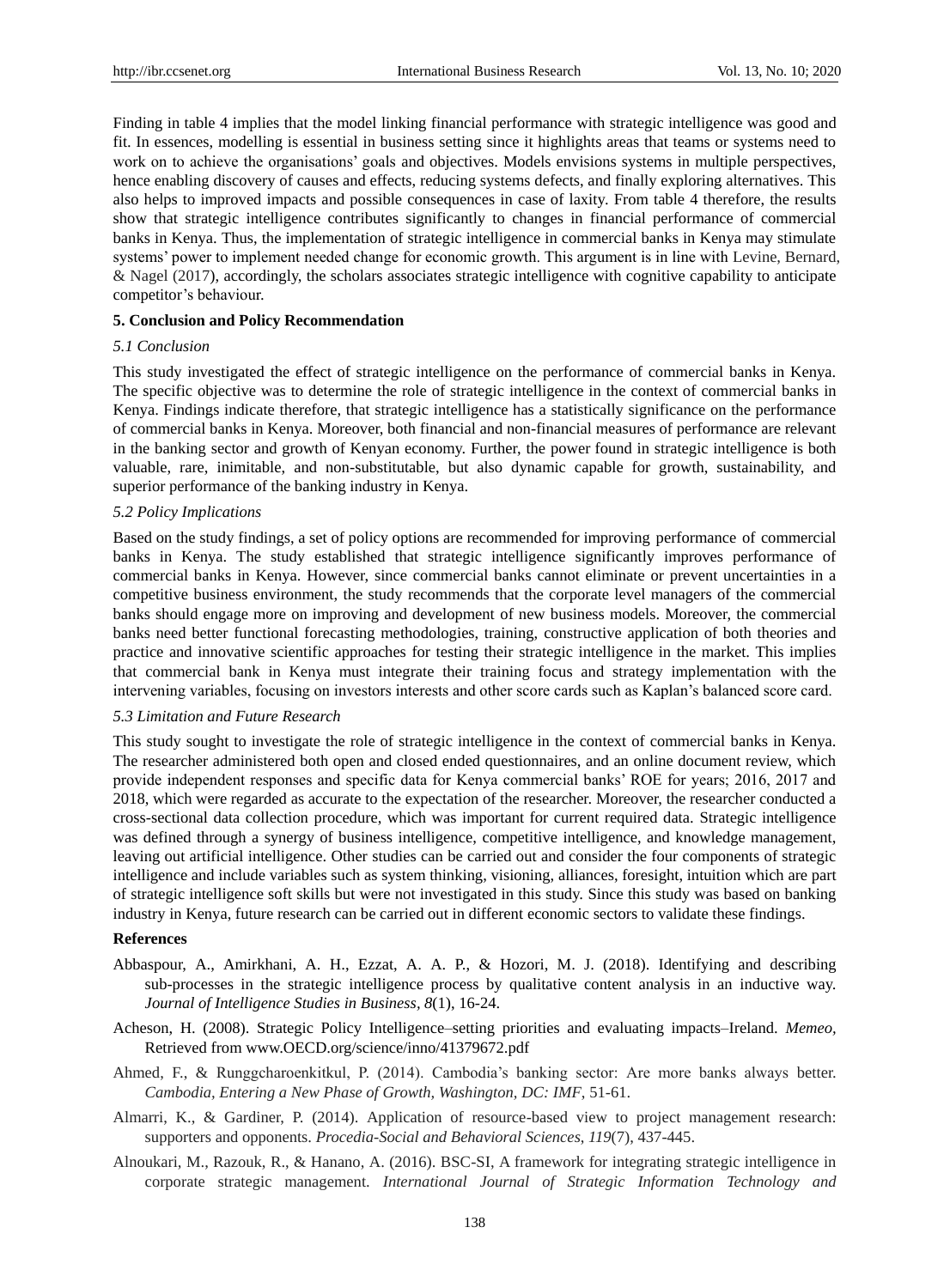*Applications (IJSITA)*, *7*(1), 32-44.

- AlSuwaidan, L., & Zemirli, N. (2015). Toward a knowledge-based model for real-time business intelligence. In *2015 Science and Information Conference (SAI)* (pp. 443-446). IEEE.
- Andersén, J. (2011). Strategic resources and firm performance. *Management Decision*.
- Bang, M. (2017). A Shared Epistemological View within Military Intelligence Institutions. *International Journal of Intelligence and Counterintelligence*, *30*(1), 102-116.
- Barney, J. B. (2001). Resource-based theories of competitive advantage: A ten-year retrospective on the resource-based view. *Journal of management*, *27*(6), 643-650.
- Bititci, U. S. (2016). *Managing business performance: The science and the art*. John Wiley & Sons.
- Bogićević, J., Domanović, V., & Krstić, B. (2016). The role of financial and non-financial performance indicators in enterprise sustainability evaluation. *Ekonomika*, *62*(3), 1-13.
- Central Bank of Kenya. (2017). *Bank Supervision: Annual Report.* Nairobi, Kenya.
- Cheng, H. G., & Phillips, M. R. (2014). Secondary analysis of existing data: opportunities and implementation. *Shanghai archives of psychiatry*, *26*(6), 371.
- Chironga, M., Cunha, L., & De Grandis, H. (2018). Roaring to Life: Growth and Innovation in African Retail Banking. *McKinsey & Company*.
- Das, T. K., & Teng, B. S. (2000). A resource-based theory of strategic alliances. *Journal of management*, *26*(1), 31-61.
- Dhami, M. K., Mandel, D. R., Mellers, B. A., & Tetlock, P. E. (2015). Improving intelligence analysis with decision science. *Perspectives on Psychological Science*, *10*(6), 753-757.
- Ekinci, R., & Poyraz, G. (2019). The Effect Risk on Financial Performance of Deposit Banks in Turkey, 3<sup>rd</sup> *World Conference on Technology, Innovation and Entrepreneurship* (WOCTINE)
- Eltinay, N. B., & Masri, R. (2014). Understanding impact of financial and non-financial measurements in Sudanese banks performance. *International Journal of Humanities and Management Sciences*, *2*(3), 98-104.
- Essays, U. K. (2018). Limitations of the Resource Based View Management Essay.
- Fernández-Villacañas Marín, M. (2015). The global strategic intelligence management. *Learning and thinking skills. [Online] University of Alcalá (UAH).* Retrieved July 14, 2016, from [http://europehome-project.e](http://europehome-project/)u/resources/learning-materials
- Freeman, R. E., Wicks, A. C., & Parmar, B. (2004). Stakeholder theory and "the corporate objective revisited". *Organization science*, *15*(3), 364-369.
- Fuertes, G., Alfaro, M., Vargas, M., Gutierrez, S., Ternero, R., & Sabattin, J. (2020). Conceptual Framework for the Strategic Management: A Literature Review—Descriptive. *Journal of Engineering*, *2020*.
- Gaudreau, P., & Braaten, A. (2016). Achievement goals and their underlying goal motivation: Does it matter why sport participants pursue their goals? *Psychologica Belgica*, *56*(3), 244.
- Gill, P. (2010). Theories of intelligence. In *The oxford handbook of national security intelligence* (pp. 43-58). Oxford: Oxford University Press.
- Gingrich, P. (2007). *Power, domination, legitimation, and authority.* Resource document. University of Regina, Department of Sociology and Social Studies.
- Gomes, J., & Romão, M. (2013). How benefits management helps Balanced Scorecard to deal with business dynamic environments. *Tourism & Management Studies*, *9*(1), 129-138.
- Hedin, H., Hirvensalo, I., & Vaarnas, M. (2011). *The handbook of market intelligence: understand, compete and grow in global markets*. John Wiley & Sons.
- Heidenrich, J. G. (2007). The Intelligence Community's Neglect of Strategic Intelligence. *Studies in Intelligence*, *51*(2), 15-26.
- Johnson, R. B., Onwuegbuzie, A. J., & Turner, L. A. (2007). Toward a definition of mixed methods research. *Journal of mixed methods research*, *1*(2), 112-133.
- Kabajeh, M. A. M., Al Nuaimat, S. M. A., & Dahmash, F. N. (2012). The relationship between the ROA, ROE and ROI ratios with Jordanian insurance public companies market share prices. *International Journal of*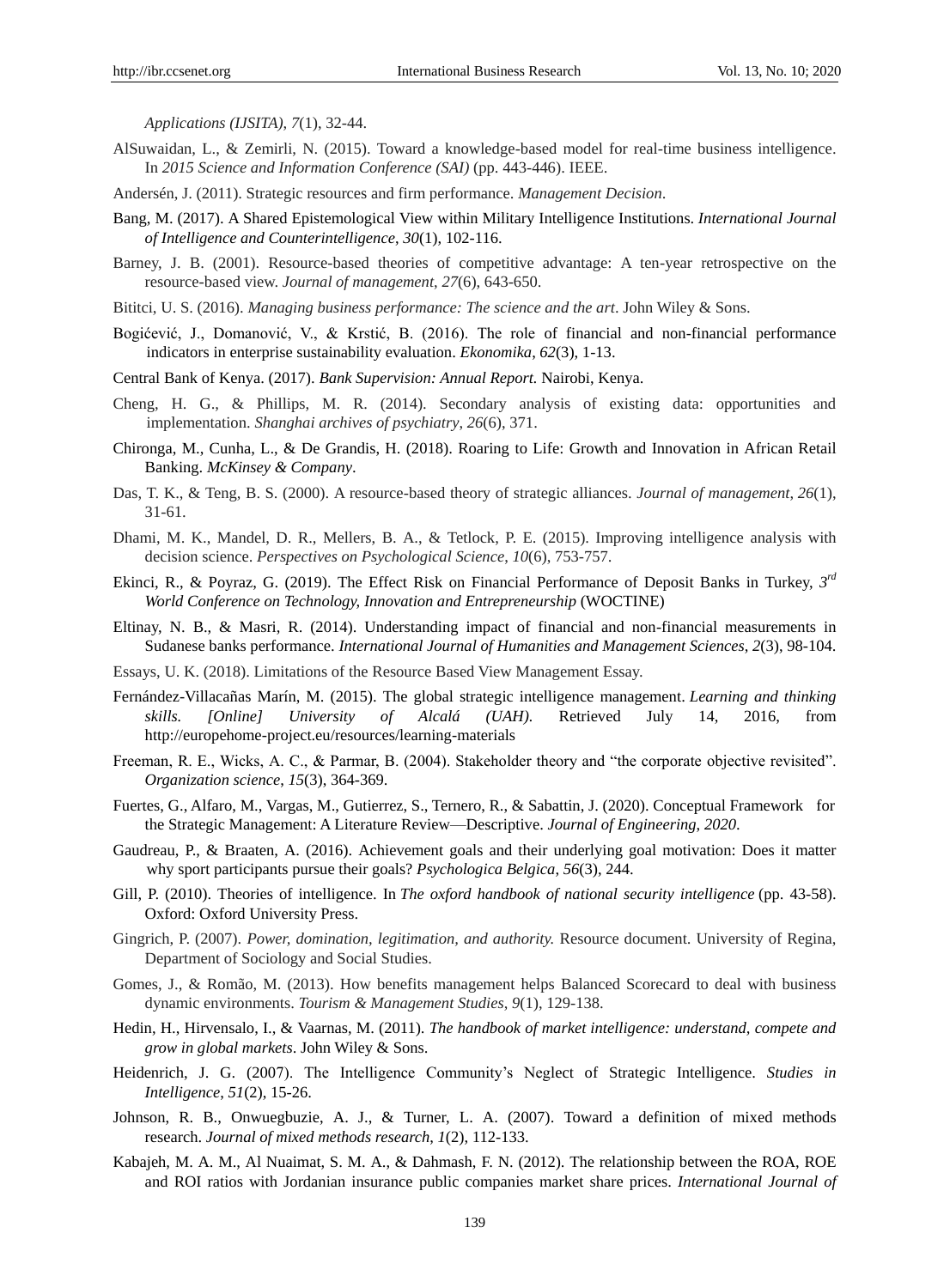*Humanities and Social Science*, *2*(11), 115-120.

- Kaplan, R. S. (2009). Conceptual foundations of the balanced scorecard. *Handbooks of management accounting research*, *3*, 1253-1269.
- Kaplan, R. S., & Norton, D. P. (2005). *Creating the office of strategy management*. Boston, MA: Division of Research, Harvard Business School.
- Khedr, A. E., Abdel-Fattah, M. A., & Solayman, M. M. (2015). Merging Balanced Scorecards and Business Intelligence Techniques: An Applied case on the IT Subsidiary Company in the Egyptian Civil Aviation. *International Journal of Computer Applications*, *121*(11).
- Kijewska, A. (2016). Determinants of the return on equity ratio (ROE) on the example of companies from metallurgy and mining sector in Poland. *Metalurgija*, *55*(2), 285-288.
- Kinyua, G. M., Muathe, S. M. A., &Kilika, J. M. (2015). Effect of knowledge conversion and knowledge application on performance of commercial banks in Kenya. *International Journal of Education and Research*, *3*(10), 431-445.
- Koh, E. T., & Owen, W. L. (2012). *Introduction to nutrition and health research*. Springer Science & Business Media.
- Kor, Y. Y., & Mahoney, J. T. (2004). Edith Penrose's (1959) contributions to the resource-based view of strategic management. *Journal of management studies*, *41*(1), 183-191.
- Kumaresan, A., & Liberona, D. (2013). Promoting knowledge sharing and knowledge management in organisations using innovative tools. In *7th International Conference on Knowledge Management in Organizations: Service and Cloud Computing* (pp. 175-184). Springer, Berlin, Heidelberg.
- Kuosa, T. (2014). *Towards strategic intelligence: foresight, intelligence, and policymaking*. Dynamic Futures.
- Levine, S. S., Bernard, M., & Nagel, R. (2017). Strategic intelligence: The cognitive capability to anticipate competitor behavior. *Strategic Management Journal*, *38*(12), 2390-2423.
- Liebowitz, J. (2006). *Strategic intelligence: business intelligence, competitive intelligence, and knowledge management*. CRC Press.
- Lucianetti, L., Battista, V., & Koufteros, X. (2019). Comprehensive performancemeasurement systems design and organizational effectiveness. *International Journal of Operations & Production Management*, *39*(2), 326-356.
- Malgwi, A. A., & Dahiru, H. (2014). Balanced Scorecard financial measurement of organizational performance: A review. *IOSR Journal of Economics and Finance*, *4*(6), 1-10.
- Mandel, D. R., & Barnes, A. (2014). Accuracy of forecasts in strategic intelligence. *Proceedings of the National Academy of Sciences*, *111*(30), 10984-10989.
- Masharsky, A. (2014). Tendencies and Factors of Regulation of Development in Latvian Banking System. *Regional Formation and Development Studies*, *11*(3), 155-164.
- Mashovic, A. (2018). Key financial and nonfinancial measures for performance evaluation of foreign subsidiaries. *Journal of Contemporary Economic and Business Issues*, *5*(2), 63-74.
- McFarlane, D. A. (2011). Personal knowledge management (PKM): are we ready? *Journal of Knowledge Management Practice*, *12*(3), 108-114.
- Meldrum, M., & McDonald, M. (1995). The Ansoff Matrix. In *Key Marketing Concepts* (pp. 121-126). Palgrave, London.
- Mittal, V., & Frennea, C. (2010). Customer satisfaction: a strategic review and guidelines for managers. *MSI Fast Forward Series, Marketing Science Institute, Cambridge, MA*.
- Momanyi, D. K. (2018). *Influence of Financial Regulation in Kenya on Financial Inclusion: A Case Study of the Banking Industry in, KBA Centre for Research on Financial Markets and Policy® Working Paper Series.*
- Morse, J. M., & Niehaus, L. (2009). Mixed methods design: Principles and procedures–Volume 4, developing qualitative inquiry. *Philadephia, PA: Pennsylvania State University.*
- Morton, K. (2016). *Exploring bank managers' strategies for developing millennials for leadership roles in commercial banks.*
- Moussu, C., & Petit-Romec, A. (2017). ROE in banks: Performance or risk measure? Evidence from financial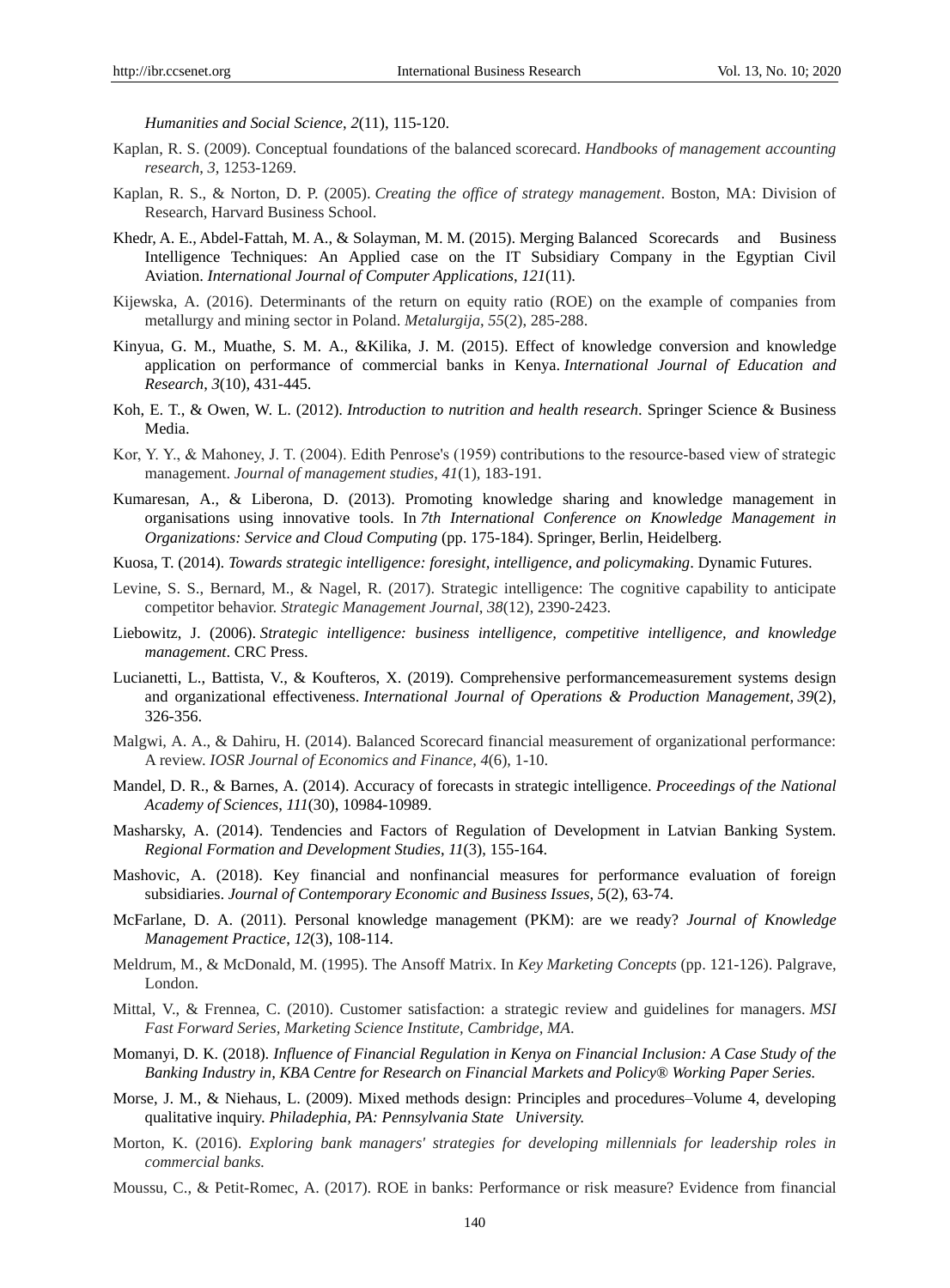crises. *Finance*, *38*(2), 95-133.

- Mugo, H. W., Wanjau, K., & Ayodo, E. (2012). An investigation into competitive intelligence practices and their effect on profitability of firms in the banking industry: A case of Equity Bank.
- Musau, S., Muathe, S., & Mwangi, L. (2018). Financial inclusion, bank competitiveness and credit risk of commercial banks in Kenya. *International Journal of Financial Research*, *9*(1), 203.
- Mutuku, M. K., Muathe, S., & James, R. (2019). Mediating Effect of Competitive Advantage on the Relationship Between E-commerce Capability and Performance: Empirical Evidence from Commercial Banks in Kenya. *European Journal of Business and Management*, *11*(17), 48-57.
- Mwenzwa, E. M., & Misati, J. A. (2014). *Kenya's Social Development Proposals and Challenges: Review of Kenya Vision 2030 First Medium-Term Plan, 2008-2012.*
- Namada, J. M. (2018). Organizational learning and competitive advantage. In *Handbook of Research on Knowledge Management for Contemporary Business Environments* (pp. 86-104). IGI Global.
- Nason, R. S., & Wiklund, J. (2018). An assessment of resource-based theorizing on firm growth and suggestions for the future. *Journal of Management*, *44*(1), 32-60.
- Neely, A., Mills, J., Platts, K., Richards, H., Gregory, M., Bourne, M., & Kennerley, M. (2000). Performance measurement system design: developing and testing a process-based approach. *International journal of operations & productionmanagement*, *20*(10), 1119-1145.
- Nenadal, J. (2016). Adequacy, suitability, effectiveness, and efficiency of quality management systems: how to perceive and assess them? *Quality Innovation Prosperity*, *20*(2), 39-52.
- Norman, D. (2017). Returns on Equity, Cost of Equity, and the Implications for Banks. *RBA Bulletin, March* 51-58.
- OConnell, V., & OSullivan, D. (2016). Are nonfinancial metrics good leading indicators of future financial performance? *MIT Sloan Management Review*, *57*(4), 21.
- Odhiambo, M. O. (2013). *Releasing our full potential: The ASAL policy, its promise and challenges. A briefing note for members of county assemblies, representatives, leaders, CSO and ASAL stakeholders.*
- OECD (2015). Building more effective, accountable, and inclusive institutions for all. *Element* 6, PAPER 1.
- Olsen, E. (2011). *Strategic planning for dummies*. John Wiley & Sons.
- Pennacchi, G., & Santos, J. A. (2018). Why do banks target ROE? *FRB of New York Staff Report*, *855.*
- Pitelis, C. N. (2004). Edith Penrose and the resource-based view of (international) business strategy. *International business review*, *13*(4), 523-532.
- Poteat S. E. (2011). *The Evolution of the Intelligence Process at the U.S. Central Intelligence Agency.* UK Vision 2 Paper.
- Richards, G., Yeoh, W., Chong, A. Y. L., & Popovič, A. (2017). Business intelligence effectiveness and corporate performance management: An empirical analysis. *Journal of Computer Information Systems*, 1-9.
- Schmidt, J. M. (2015). Intelligence, Strategic Warning, and Foresight: Completing the Package for Decision-Makers. *Journal of Intelligence & Analysis*, *22*(2), 11-30.
- Seawright, J. (2016). *Multi-method social science: Combining qualitative and quantitative tools*. Cambridge University Press.
- Sihag, V., & Rijsdijk, S. A. (2019). Organizational controls and performance outcomes: A meta‐analytic assessment and extension. *Journal of Management Studies*, *56*(1), 91-133.
- Silas, N. (2013). Strategic intelligence role in the management of organizations. *The USV annals of economics and public administration*, *2*(18), 109-116.
- Striteska, M., & Spickova, M. (2012). Review and comparison of performance measurement systems. *Journal of Organizational Management Studies*, *1.*
- Svensson, A. B. G., Pellissier, R., & Kruger, J. P. (2011). A study of strategic intelligence as a strategic management tool in the long‐term insurance industry in South Africa. *European Business Review*.
- Team, T., Perrault, M. F., Kilo, O. M. M., & Hettinger, L. M. P. (2013). African Development Bank Group. *Kenya Bank Group.*